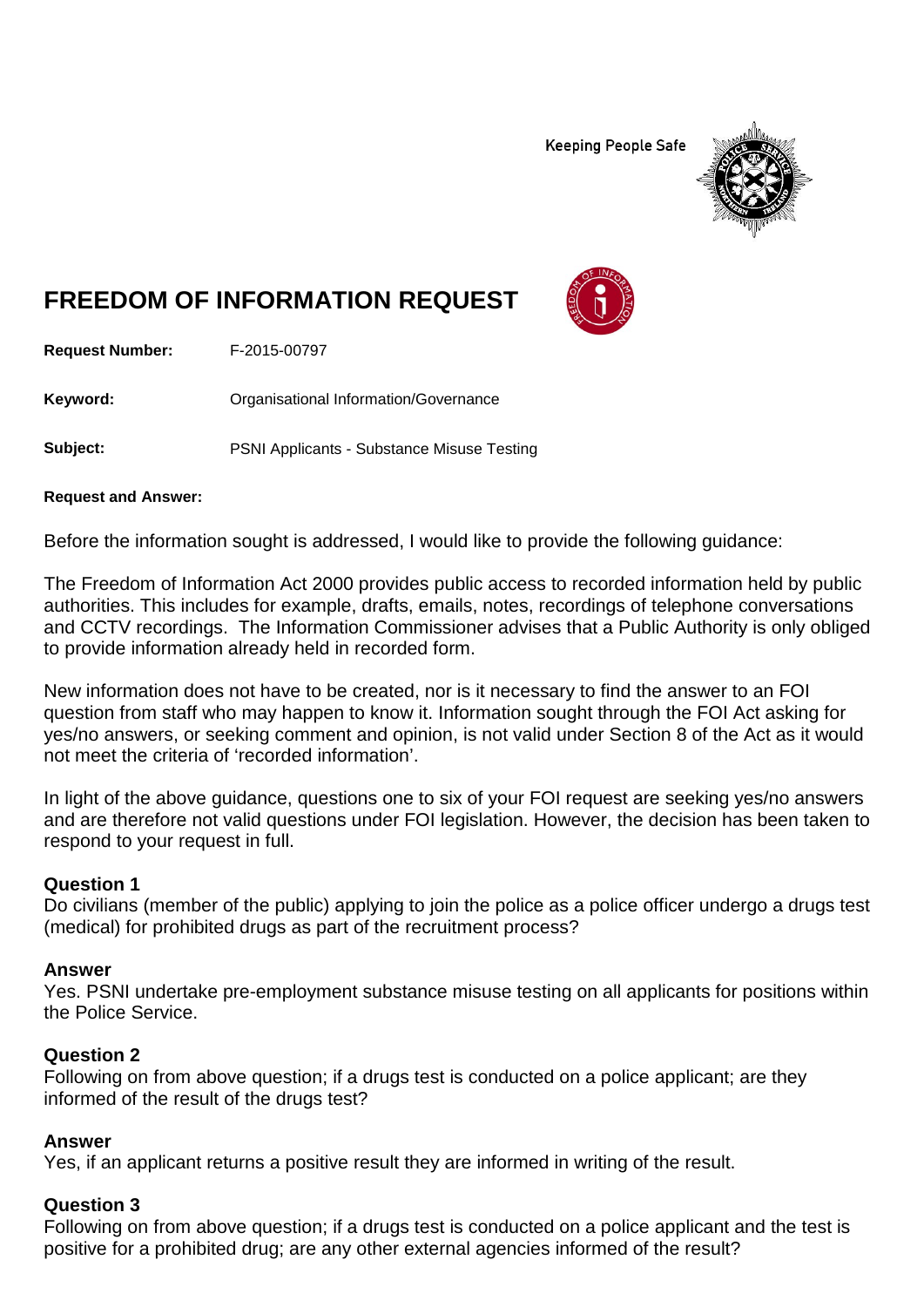#### **Answer**

No. PSNI do not share the results of drug tests in relation to the recruitment process to any other external agencies.

### **Question 4**

Following on from above question; if a drugs test is conducted on a police applicant and the test is positive for a prohibited drug; would the Prosecution Service be informed which could lead to a criminal prosecution?

#### **Answer**

No. Testing positive for a prohibited drug is insufficient to prove possession of a controlled substance. This is a matter in which there is precedent case law. Specifically in the case of Hambleton v Callinan (1968) it was held that where traces of amphetamine powder has been found in urine samples, the Divisional Court upheld the decision of the Magistrates Court to acquit the defendants, holding that the defendants were not in possession of the powder as it had been consumed and its character had altered.

#### **Question 5**

Following on from above question; if a drugs test is conducted on a police applicant and the test is positive for a prohibited drug; are any other internal police agencies informed, e.g. Criminal/Drugs Intelligence or is the matter covered by medical confidentiality?

#### **Answer**

No. The PSNI Substance misuse testing process is handled and recorded by PSNI Vetting Branch, Service Improvement Department.

#### **Question 6**

Following on from above question; if a drugs test is conducted on a police applicant and the test is positive for a prohibited drug and the police applicant is rejected for employment with the police; should the police applicant go 'clean' or go through a period of drugs rehabilitation - can the police applicant re-apply to join the police?

#### **Answer**

Yes. Applicants who return a positive result will not be offered an appointment with the Police Service of Northern Ireland. This will not prevent persons from applying for future PSNI recruitment programmes. However, a positive substance misuse test from a previous campaign may also be considered

#### **Question 7**

Can you please forward the standard operating procedures which cover this issue?

#### **Answer**

Please refer to the PSNI application process guidance that is available at:

<https://www.joinpsni.co.uk/application-process/policies#misuse>

## **Question 8**

Can you please forward the policy which covers this issue?

## **Answer**

As above, please refer to the PSNI application process guidance that is available at:

<https://www.joinpsni.co.uk/application-process/policies#misuse>